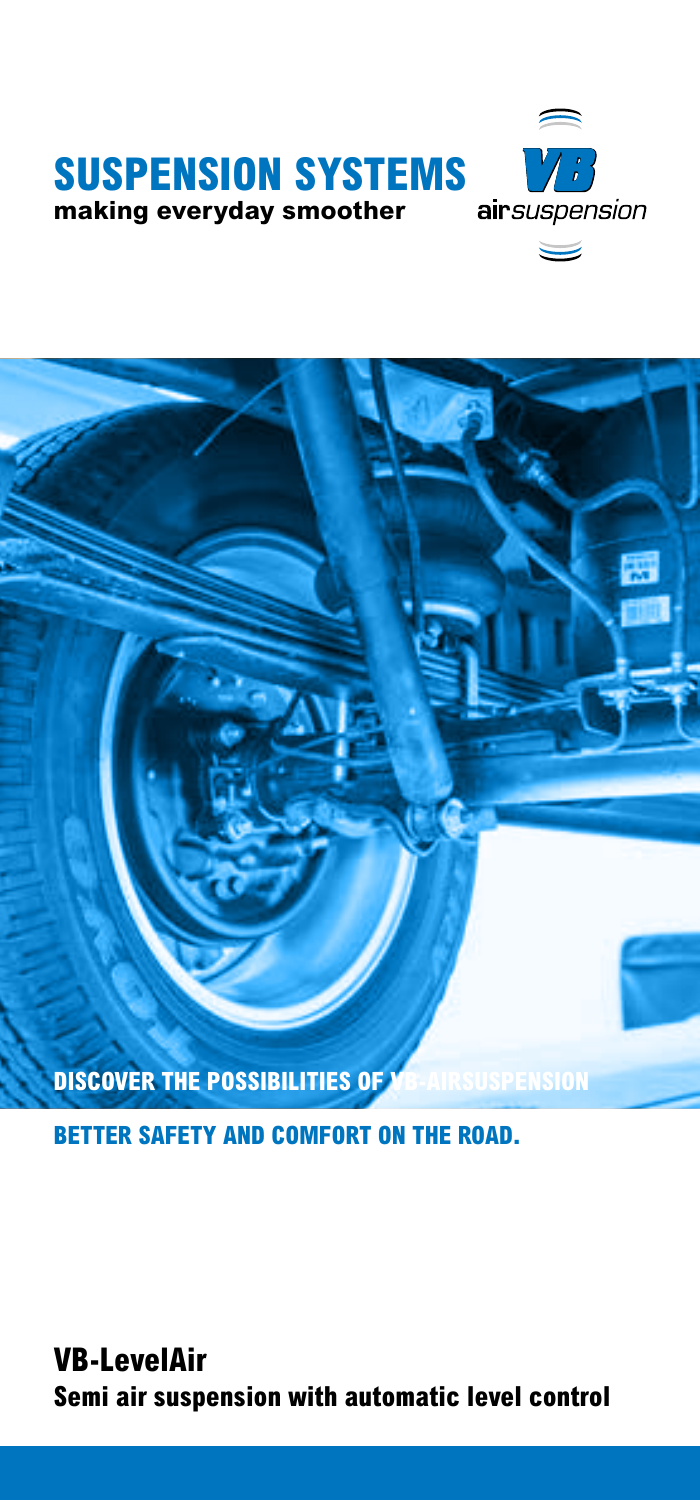**OUR AUXILIARY AIR SUSPENSION INCLUDES THE FOLLOWING ADVANTAGES: IMPROVED COMFORT – INCREASED STABILITY AND OPTIMAL DRIVABILTIY**

|                                           | Increases ride<br>height            | <b>Minimises</b><br>sagging    | Reduces<br>vehicle roll | Improves<br>suspension comfort |
|-------------------------------------------|-------------------------------------|--------------------------------|-------------------------|--------------------------------|
| <b>VB-LEVELAIR</b><br>Semi air suspension | $+ +$                               | $+ +$                          | $+$                     | $\div$                         |
| (Automatic level control)                 | Improves driving<br>characteristics | <b>Automatic</b><br>adjustment |                         |                                |
|                                           | $\rightarrow$                       | A.                             |                         |                                |

# **SIMPLY GET IN AND GO.**

#### **VB-LevelAir: Semi air suspension with automatic level control**

VB-LevelAir is a VB-SemiAir basic system with automatic level control. With the VB-LevelAir system the height is adjusted automatically, as is the minimum and maximum pressure in the bellows, so that the vehicle is always at the right height and the bellows are always at the correct pressure.

**FREQUENTLY CHANGING LOADS? AUTOMATIC LEVEL CONTROL IS THE IDEAL SOLUTION.**

The VB-LevelAir system is a good option for vehicles that carry variable loads. The VB-LevelAir system ensures the vehicle is at the right height and that the system is at the right pressure whenever the load is changed. The automatic level control removes the need for the driver to do anything if the vehicle load changes. VB-LevelAir is regularly used in vehicles with changing drivers.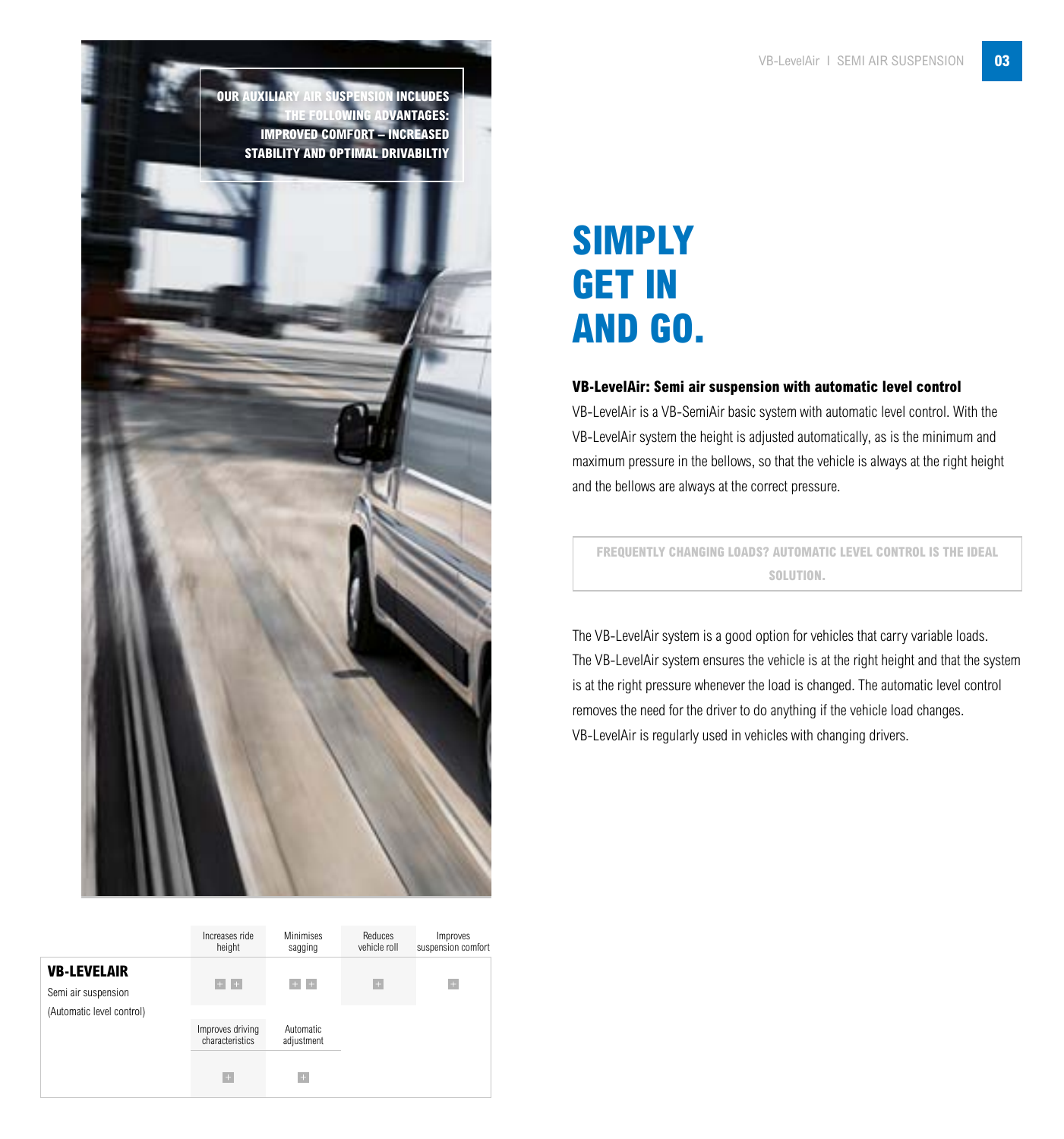

# **WORRY LESS ABOUT YOUR LOAD.**

VB-LevelAir is a VB-SemiAir basic system with automatic level control. If the loaded axle is equipped with VB-LevelAir, the ride height will remain the same regardless of the load of the vehicle.

**VB-LEVELAIR IS OFTEN FITTED TO MEET THE FOLLOWING REQUIREMENTS: INCREASED RIDE HEIGHT MINIMISED SAGGING REDUCED VEHICLE ROLL IMPROVED SUSPENSION COMFORT IMPROVED DRIVING CHARACTERISTICS AUTOMATIC ADJUSTMENT**



## BENEFITS OF VB-LEVELAIR:

- **EXECUTE AUTOMATIC LEVEL CONTROL MEANS NO FURTHER ACTION IS REQUIRED** ON THE PART OF THE DRIVER
- **EN EXECUTE IMPROVED VEHICLE BEHAVIOUR FOR ALL LOAD CONDITIONS**
- **EXECUTE:** HIGHER RIDE HEIGHT AND INCREASED SPRING TRAVEL
- **EXECUTE IMPROVED STABILITY**
- **EXECUTE:** 'PLUG-AND-PLAY' SYSTEM ALLOWS FOR QUICK INSTALLATION
- THE BODY, EQUIPMENT AND LOAD REMAIN PROTECTED AGAINST DAMAGE
- **EXECUTE HEAVY LOADS ARE NO LONGER NOTICEABLE FROM THE OUTSIDE**
- **EXECUTE:** LESS STRAIN ON THE SHOCK ABSORBERS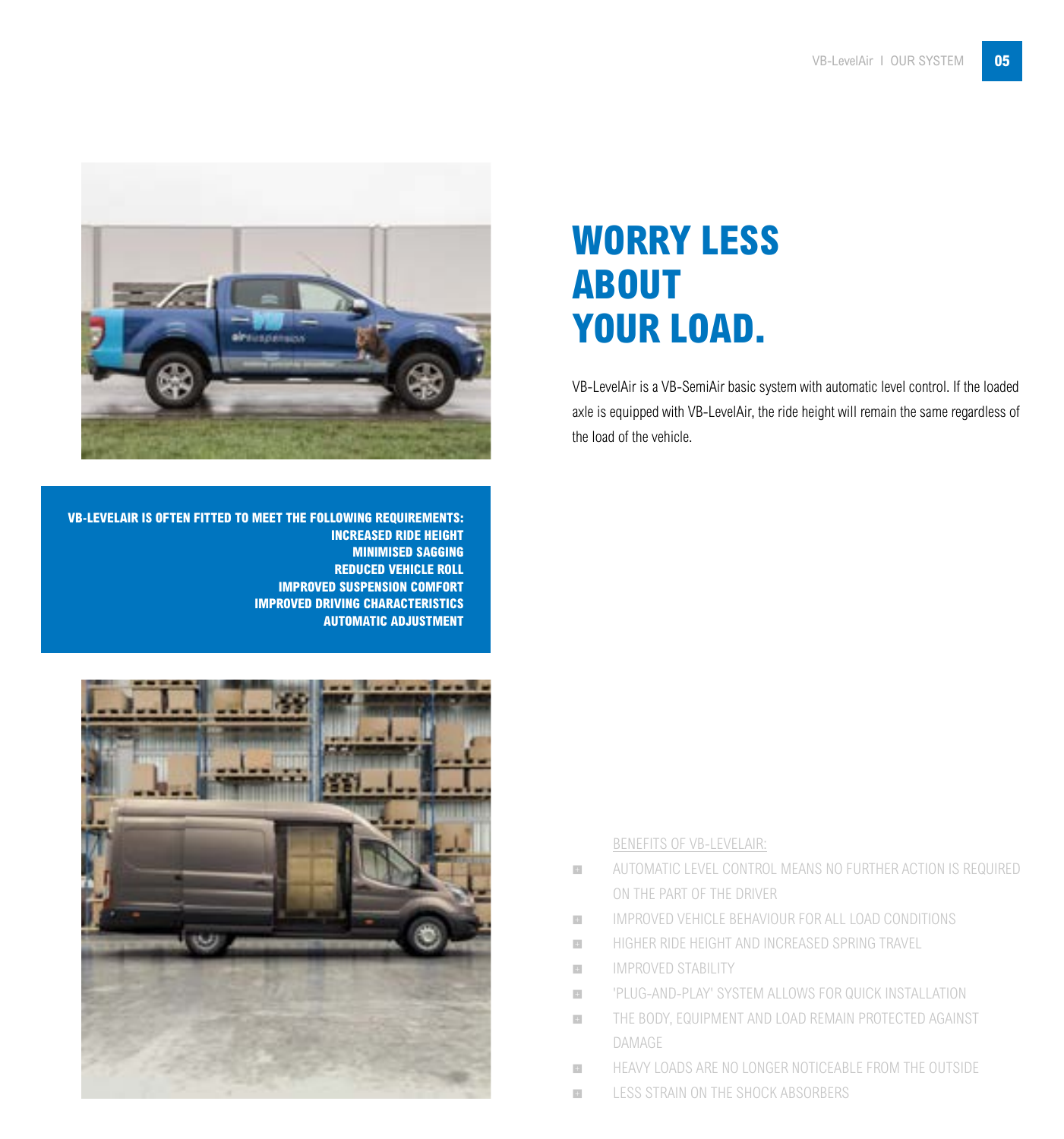# **ALWAYS THE APPROPRIATE RIDE HEIGHT WITH VB-LEVELAIR.**

The VB-LevelAir system is supplied as a complete set. As many parts as possible have already been assembled, so that there is no need to do any welding, drilling, grinding or sawing work on the vehicle.

The VB-LevelAir system consists of a VB-SemiAir basic system with automatic level control.





## **THE SET OF THE VB-LEVELAIR SYSTEM CONSISTS OF:**

| ٠                    | Bellows                                                      | $\leftarrow$                     |
|----------------------|--------------------------------------------------------------|----------------------------------|
| $\pm$                | <b>Brackets</b>                                              | $\leftarrow$                     |
| $\mathbf{1}$         | Fasteners                                                    | $\div$                           |
| $\color{red}+$       | Air tubes                                                    | $\pm$                            |
| $\overline{2}$       | High-quality compressor box with air filter<br>and air dryer | $\pm$                            |
| 3 <sup>1</sup>       | Valve block                                                  | $\leftarrow$                     |
| $\blacktriangleleft$ | Height sensor                                                | $\begin{array}{c} + \end{array}$ |
| 5 <sub>1</sub>       | VB-ASCU (control unit)                                       | $\pm$                            |
| ٠                    | Fitting instructions                                         | $\pm$                            |
| $\pm$                | User manual                                                  | $\div$                           |
| ٠                    | Approval documentation                                       | o                                |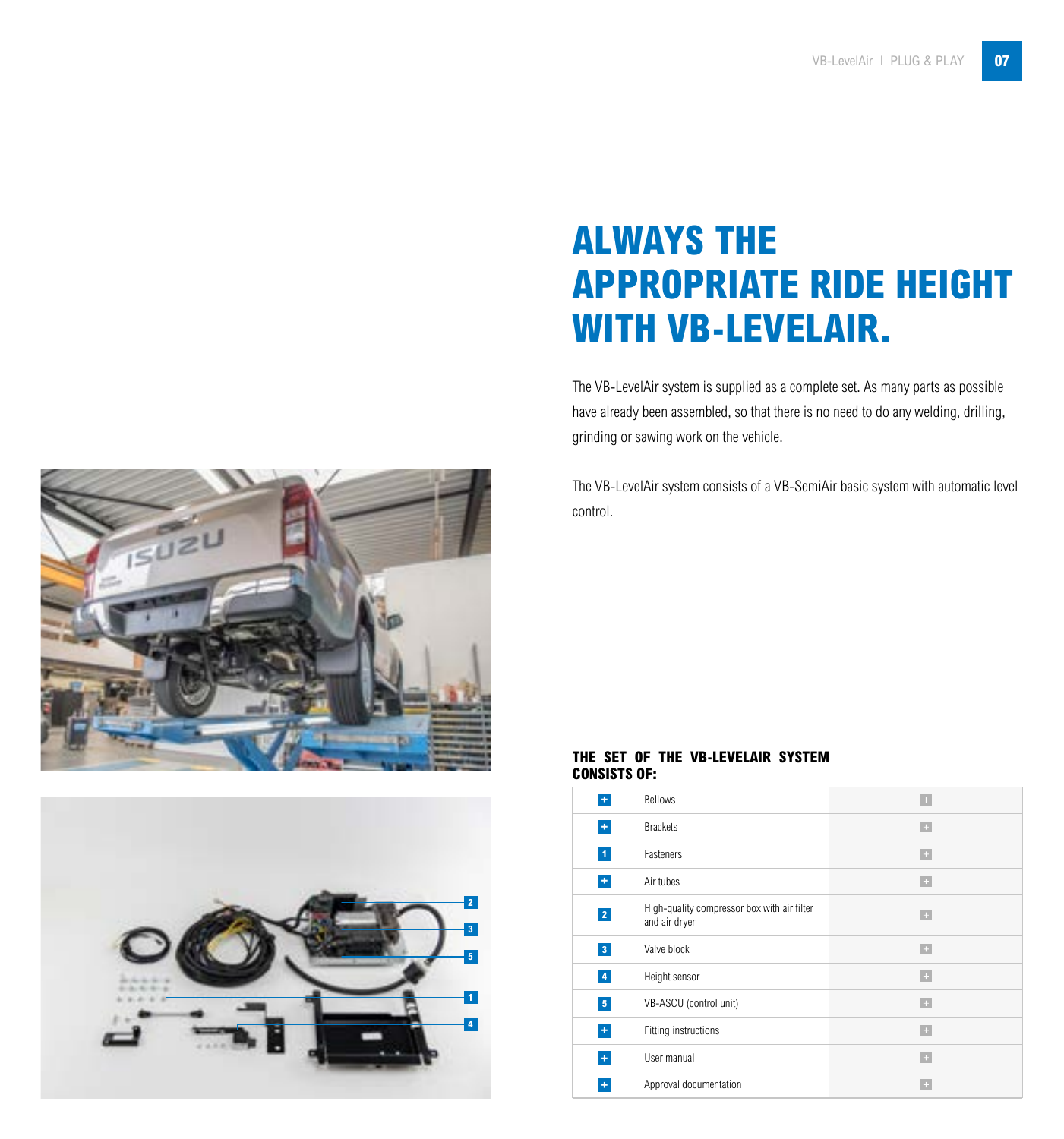In addition to the products from the 'semi air suspension' product group, we also offer a wide range of other products. Our products fall into one of four product groups. These product groups contain a variety of systems for many different makes and models, meaning that there is always a suitable solution for you.





**FULL AIR SUSPENSION**





**SEMI AIR SUSPENSION**





**HELPER AND REINFORCED SPRINGS**





## **SPECIAL COMPONENTS**

# **DISCOVER OUR PRODUCT GROUPS.**

## **Full air suspension**

Full air suspension is an automatic, adjustable solution to a suspension problem where the existing leaf or coil spring suspension is replaced by a full air suspension system. Depending on the make and model of vehicle, full air suspension is available for both the front and rear axle.

#### **Helper and reinforced springs**

Helper and reinforced springs are suspension systems that support or reinforce the existing suspension system in order to correct a suspension problem. The helper and reinforced springs are either fitted to the existing suspension or replace the original spring suspension. The two systems are available for both the front and rear axle.

#### **Special components**

#### Reinforced stabiliser

A reinforced stabiliser is a solid rod of the same material as the springs. This roll stabiliser supports the existing suspension. The roll stabiliser is added to the existing suspension system and is available for both the front and rear axle.

#### Reinforced shock absorbers

Reinforced shock absorbers have their own suspension characteristics. They replace the original shock absorbers, thus becoming part of the existing suspension. Reinforced shock absorbers are available for both the front and rear axle.

## VB-FSD technology

VB-FSD shock absorbers use VB-FSD technology (FSD stands for 'Frequency Selective Damping'). The VB-FSD shock absorbers have double damping characteristics. They replace the original shock absorbers and thus become part of the existing suspension. Shock absorbers with VB-FSD technology are available for both the front and rear axle.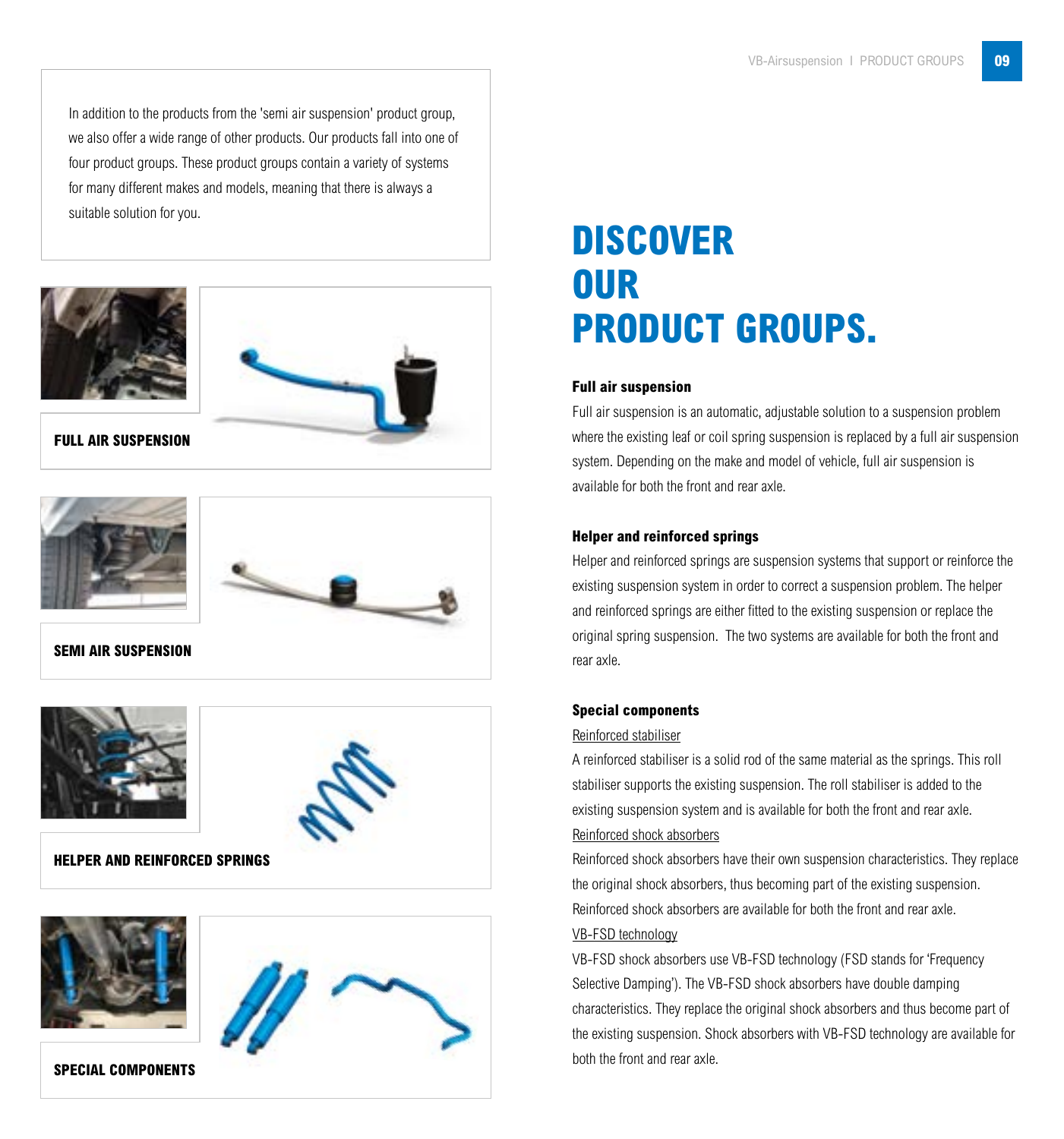



**WE MAKE EVERY JOURNEY A GOOD ONE.**







# **VB-AIRSUSPENSION IS ACTIVE WORLDWIDE.**

As a leading company experiencing rapid growth, we want all our customers across the globe to benefit from our premium suspension applications. These suspension applications provide improved comfort, better driving characteristics and improved safety, in turn making every day smoother.

## **MAKING EVERYDAY SMOOTHER.**

According to this motto, we aim to provide our customers with the best possible service – and we've been very successful so far! After all, our highly motivated team has been developing and building suspension applications and various air suspension systems for light commercial vehicles, ambulances, car transporters, motorhomes, 4x4 vehicles and off-road vehicles for more than 25 years. Our product portfolio ranges from reinforced springs to full air suspension solutions with active shock absorbers for front and rear axles. We are especially proud of our official recognition from big names such as Mercedes-Benz, Volkswagen, Ford, Renault, PSA and AL-KO – the highest recognition that an accessory specialist can receive from a vehicle manufacturer. TÜV approvals and 'Letters Of No Objection' (LONO) from various vehicle manufacturers mean that our products are also available for other vehicles.

- **MORE THAN 25 YEARS OF EXPERIENCE**
- **THE 150 EMPLOYEES**
- **THE TELL ASSISTER STATES WORLDWIDE**
- **ENEXAGE REPRESENTED BY PARTNERS IN 40 COUNTRIES**
- DELIVERY TO MORE THAN 60 COUNTRIES
- $\blacksquare$  MORE THAN 225 ACCREDITED INSTALLATION PARTNERS
- **MORE THAN 825 TRAINED SPECIALISTS**
- **MORE THAN 200,000 AIR SUSPENSION SYSTEMS SOLD**